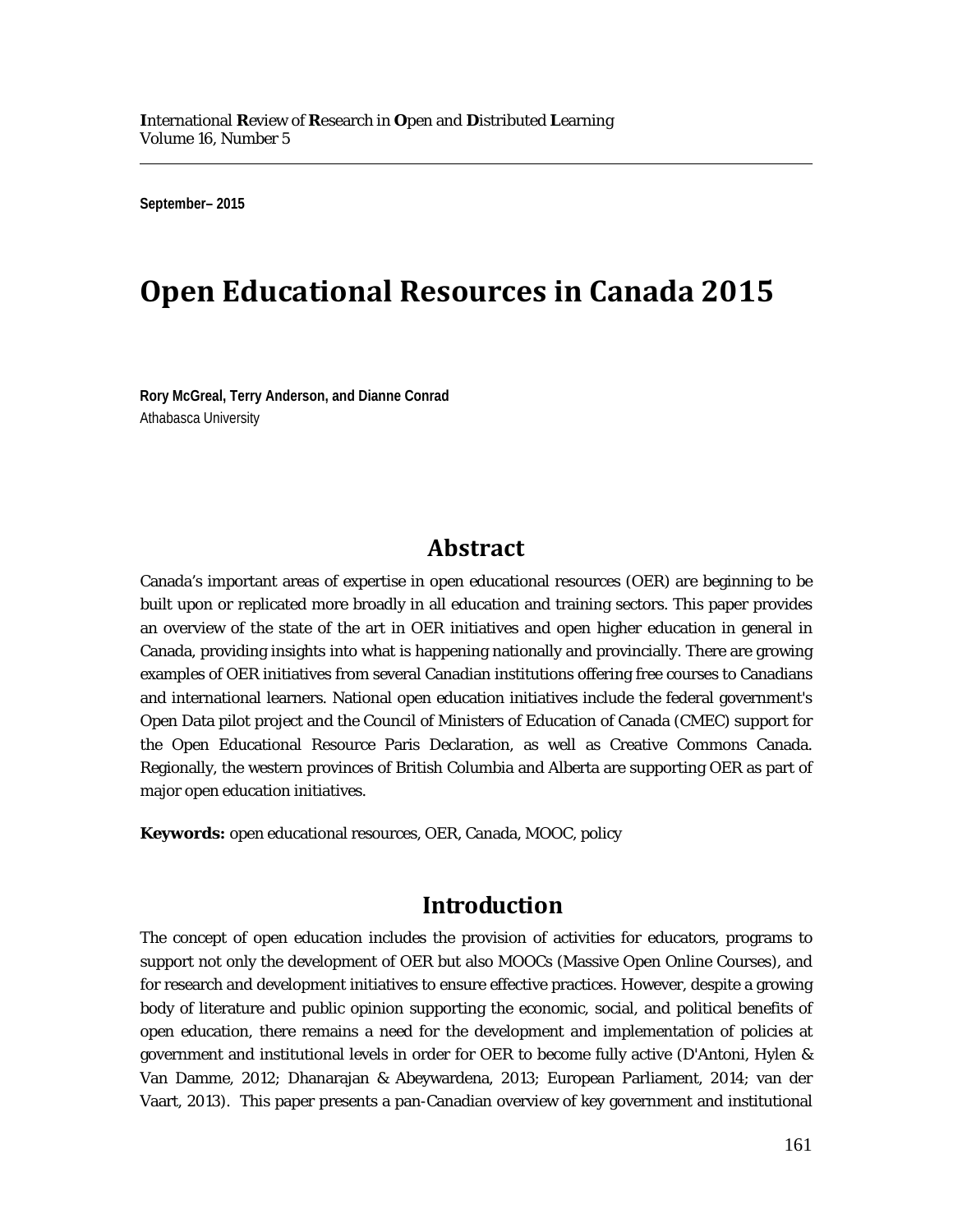practices designed to support OER initiatives and enhance openness in many areas in postsecondary education. This overview maps significant initiatives with the aim of sharing and promoting more vigorous policies designed to maximize OER development using open education practices in Canada. Canada has important areas of expertise in open education, mostly at the post-secondary level, which is beginning to be built upon or replicated more broadly in all education and training sectors. Although there is no federal government strategy specifically supporting open educational practices at present, there has been activity at the provincial level in Western Canada. There are few other signs of any significant initiatives or policy designed to support OER development and open practice-related activity across Canadian governments, institutions or industry. OER development and open initiatives in Canada have tended to focus at the level of individual institutions and concentrate on access and availability issues as opposed to development of practice and policy and/or initiatives to encourage openness.

## **Background and History of OER Development in Canada**

Canada is unique in the world in that it is the only country whose national government has no authority in education; in Canada, education is exclusively a provincial responsibility. The federal government can, however, intervene in other areas relevant to open education. For example, there is a federal program underway to promote the growth of the open data movement through a new open data licence (Scassa, 2012). This program introduces an open data pilot project to businesses and citizens with three streams: open data, open information and open dialogue, supporting innovation and leveraging public information to support commercialization and research (Government of Canada, 2015).

At the provincial level, the province of British Columbia has also undertaken open initiatives that provide public access to government information and data, giving citizens opportunities to collaborate on matters such as policy and service delivery. Its open government license enables use and reuse of government information and data.

The concept and activities of openness are clearly evident in the many Canadian universities and community colleges developing programs and policies to broaden open access and designing, developing and building learning object repositories. Athabasca University, Memorial University, Concordia University and the University of Calgary are examples of institutions that are becoming more familiar and comfortable with the concept of open access and are actively sharing scholarly research and data through university repositories. They also provide author funding to assist researchers with open access fees. They are working to minimize or avoid open access fees levied by publishers. Universities are also promoting openness through the use of Canadian Creative Commons (CC) licenses.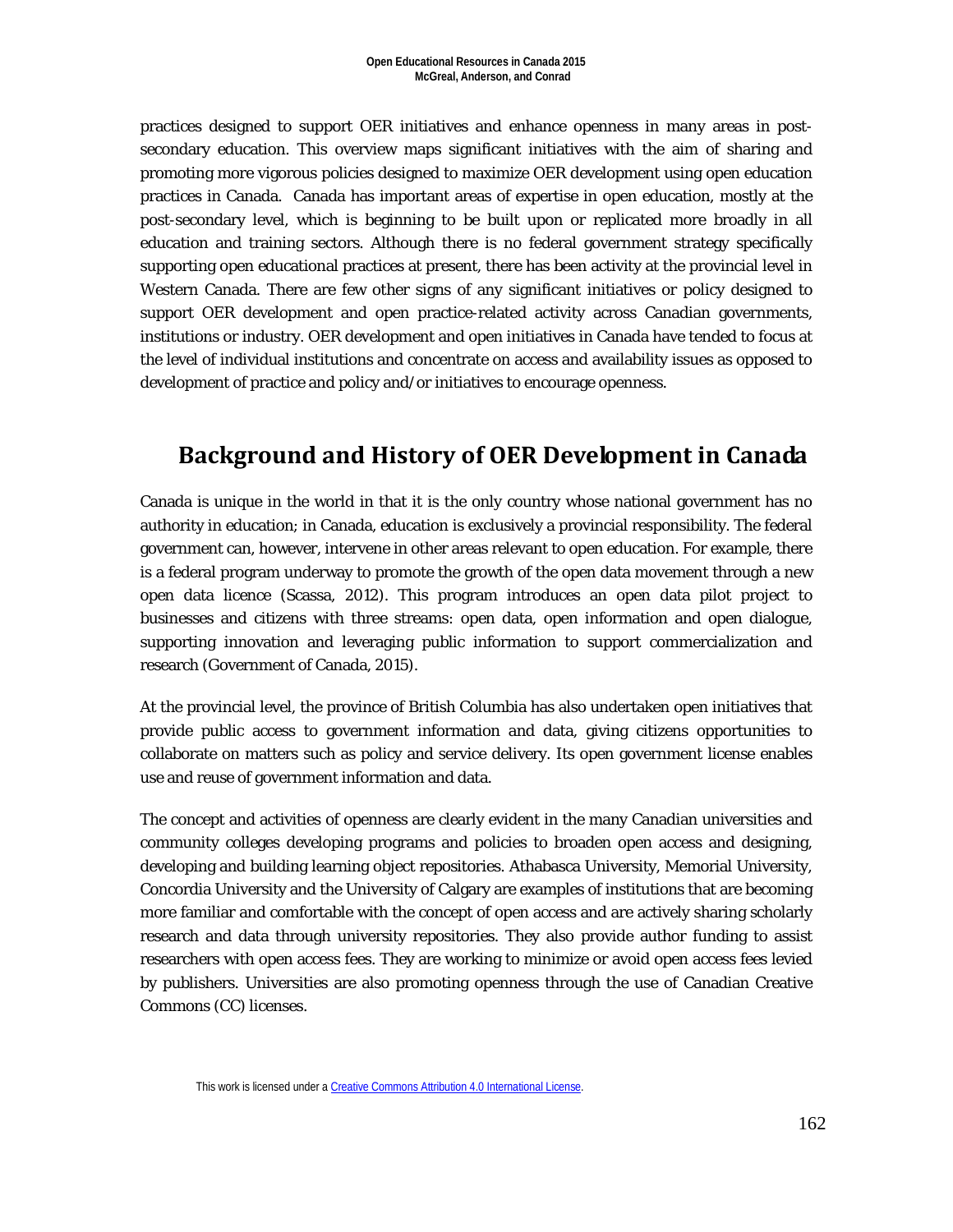Athabasca University (AU) has been a leader in open educational resources (OER) and is sometimes referred to as Canada's "First OER University." AU was also the first Canadian institution to adopt an open access policy in 2006, revised in 2014, that recommends that faculty, academic, and professional staff deposit an electronic copy of any published research articles, which have been elsewhere accepted for publication, into an AU repository. In 2009, the University of Ottawa adopted [an open access program supporting free access to their scholarly](http://scholarlycommunication.uottawa.ca/)  [research.](http://scholarlycommunication.uottawa.ca/) Some of the initiatives in its open access program include a promise to make accessible for free, through an online repository, all its scholarly publications; an author fund designed to minimize open access fees charged by publishers; funding for the creation of digital educational materials accessible by all online, for free; and a commitment to publish a collection of open access books and research funds to continue studies on open access.

Open initiatives also include support for open university presses such as AUPress at Athabasca University and limited open titles from the [University of Ottawa Press](http://www.press.uottawa.ca/) and other university presses.

Other universities are following suit. The University of Toronto/OISE, for instance, adopted a [formal](http://www.oise.utoronto.ca/research/UserFiles/File/OA_Policy.pdf) policy on open access in March 2012 (OISE, n. d.) referencing the Open Data pilot, a Government of Canada initiative. Nonetheless, while the concepts of openness and open access appear to be gaining considerable ground, and in spite of the apparent endorsement by government, their growth, similar to that of OER, is threatened by a lack of public funding.

While openness can be seen as a growing trend, specific or detailed Canadian OER initiatives, in many sectors, are difficult to isolate. Few Canadian institutions are visibly working on open practices and/or policy development, although, the western region of Canada does have real projects and initiatives in progress and is engaged in assembling, developing and using OER.

However, there are some initiatives that support the notion of OER growth and acceptance at a national level. The following section discusses the creation and implementation of open data use in Canada, Creative Commons Canada, the role of the Council of Ministers of Education of Canada (CMEC), and the Tri-Agency Open Access Policy.

## **OER Initiatives in Canada**

The OER movement in Canada can be categorized in several different ways, from type-ofinitiative, to geographical location, to institutional initiative. The initiatives described below are categorized accordingly.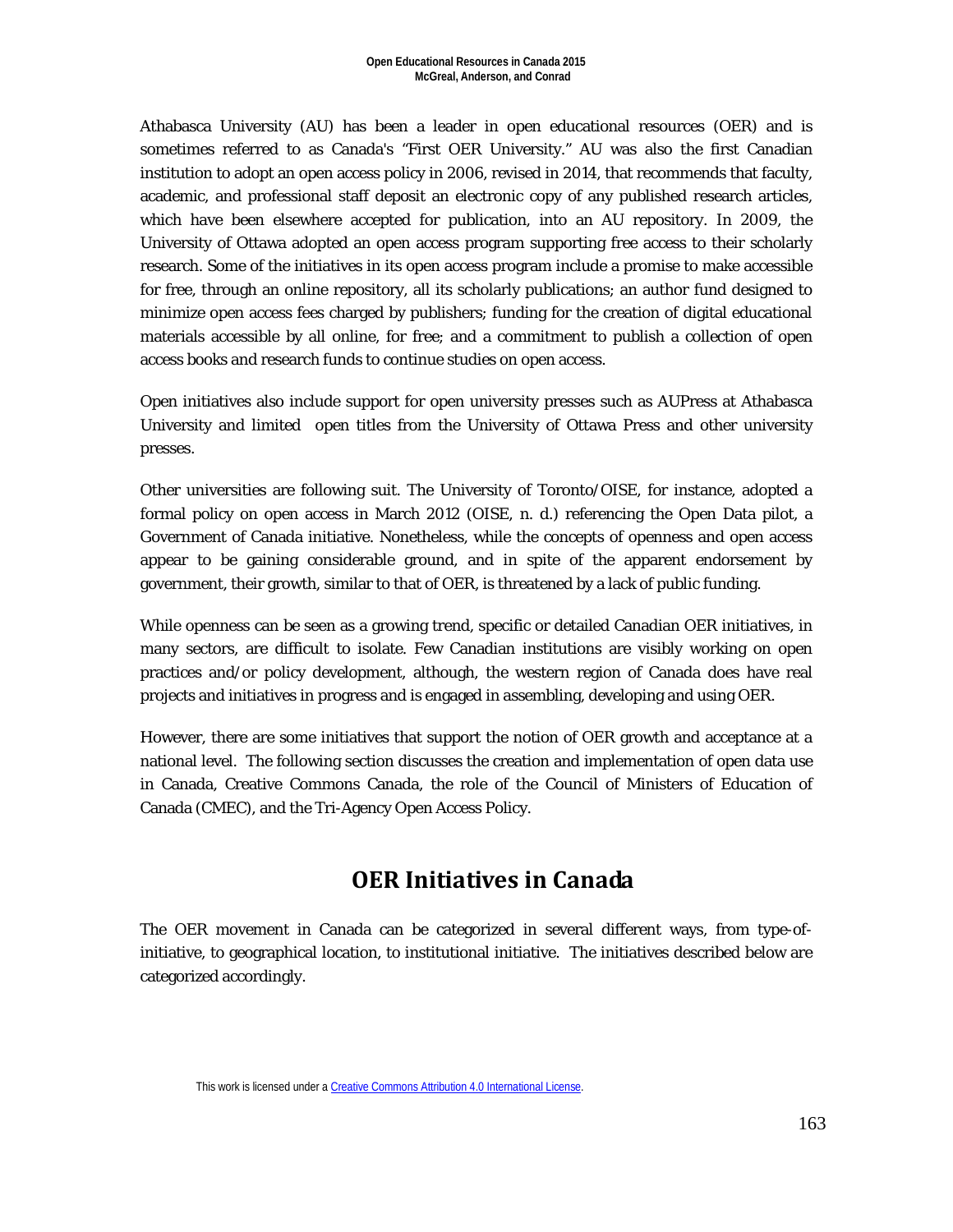#### **Pan-Canadian Initiatives and Organizations**

**Open Data**. The Canadian government has initiated an [Open](http://data.gc.ca/eng/content/open-data) Data pilot project using an open government license, which is similar to the Creative Commons attribution license allowing for remixing and non-commercial uses. And in April 2014, Industry Canada launched Digital Canada 150, which aims to support "connecting, and protecting Canadians, economic opportunities, digital government and Canadian content". CANARIE is a federally funded corporation that is "a vital component of Canada's digital infrastructure supporting research, education and innovation"(CANARIE, n.d.). Along with [National Research Council Knowledge](http://cisti-icist.nrc-cnrc.gc.ca/eng/services/cisti/knowledge-management/index.html)  [Management](http://cisti-icist.nrc-cnrc.gc.ca/eng/services/cisti/knowledge-management/index.html) and the [Canadian Association of Research Libraries,](http://www.carl-abrc.ca/en.html) CANARIE supports [Research](http://rds-sdr.cisti-icist.nrc-cnrc.gc.ca/eng/)  [Data Canada](http://rds-sdr.cisti-icist.nrc-cnrc.gc.ca/eng/) in "ramping up" its activities to meet researcher needs in the co-ordination and promotion of research data management. The strategy includes developing open science and open data to facilitate open access to publications and related data resulting from federally funded research in easily accessible formats.

**Creative Commons (CC) Canada.** Born of the global open education movement, the creation and use of OER benefits from the development and use of [Creative Commons](http://poerup.referata.com/wiki/Creative_Commons) licences which provide the legal framework to share these resources. A non-profit organization, CC Canada supports, a legal and technical infrastructure for openness It has created a set of free licensing tools permitting authors/developers to share, reuse, and remix materials (including, but not limited to OER) with an explicit "some rights reserved but others clearly allowed" approach to copyright. As an affiliate of the larger body, CC Canada is a collaborative initiative comprising the [Samuelson Glushko Canadian Internet Policy and Public Interest Clinic \(CIPPIC\)](http://www.cippic.ca/) at the University of Ottawa, BCcampus and Athabasca University.

In addition to helping users choose licenses and find CC-licensed work, CC Canada is a proponent of open government and the philosophy that government data should be accessible, shareable, and re-usable under open licenses by everyone. It is actively involved in this pursuit, studying how CC licenses can be used by governments to make data available freely for public use. Another CC Canada project is being spearheaded by its legal team at CIPPIC, which is researching the development of user-friendly tools that will provide comprehensive knowledge to users on how to analyze and use different open licenses. CC Canada has also launched a series of conferences, or salons, across the country in order to raise awareness of CC and its potential among different constituencies including educators, writers, and artists. In May, 2014, Robin Merkley, a Canadian, was appointed CEO of Creative Commons worldwide.

**Council of Ministers of Education, Canada (CMEC).** [CMEC](http://www.cmec.ca/en/) is an organization comprising 13 provincial and territorial ministries of education. In response to the UNESCO Paris Declaration on OER, OER were discussed for the first time at a national meeting in 2012. The Ministers "reaffirmed their commitment to open access to knowledge and education and to

This work is licensed under [a Creative Commons Attribution 4.0 International License.](http://creativecommons.org/licenses/by/4.0/)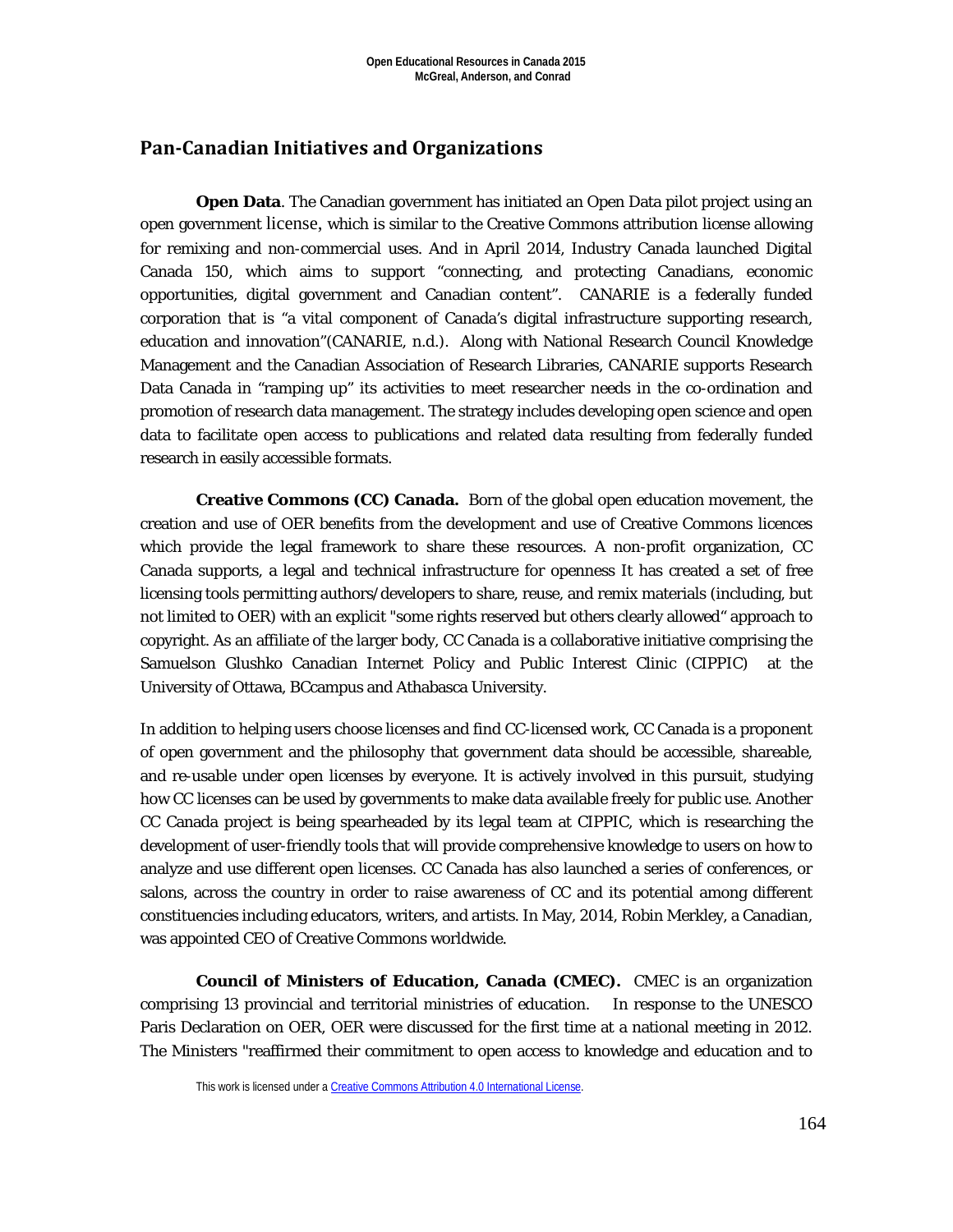the need to adapt teaching and learning practices to the new realities of the information age" (CMEC, 2012). The Declaration was followed by discussions at CMEC, who met in 2013 in Iqaluit, Nunavut, and unanimously endorsed the [Paris Declaration.](http://www.unesco.org/new/.../HQ/CI/.../Paris%20OER%20Declaration_01.pdf) This Declaration has played an important role in the growing support for OER across Canada and has been instrumental in the establishment of OER initiatives in the three western provinces

**Tri-Agency Open Access Policy.** The three Canadian research funding agencies – the [Canadian Institutes of Health Research](http://www.cihr-irsc.gc.ca/e/193.html) (CIHR), the [Natural Sciences and Engineering](http://www.nserc-crsng.gc.ca/index_eng.asp)  [Research Council of Canada](http://www.nserc-crsng.gc.ca/index_eng.asp) (NSERC) and the [Social Sciences and Humanities Research Council](http://www.sshrc-crsh.gc.ca/home-accueil-eng.aspx)  [of Canada](http://www.sshrc-crsh.gc.ca/home-accueil-eng.aspx) (SSHRC) – have agreed on a [draft policy](http://www.nserc-crsng.gc.ca/NSERC-CRSNG/policies-politiques/Tri-OA-Policy-Politique-LA-Trois_eng.asp) supporting open access in scholarly publications. These agencies strongly support knowledge sharing and mobilization as well as research collaborations domestically and internationally, and so understand the importance of open access supporting the free exchange of knowledge.

#### **Collaborations - National and International.**

There are also several examples of specific OER initiatives in Canada that feature national and international collaboration. OER universitas, particularly, is unique in its breadth and scope.

**OER universitas**. OER universitas (OERu) offers free online university courses in collaboration with Canadian partners so that learners can gain formal credentials from the partner institutions. OERu is a consortium of more than 36 institutions and several organizations on five continents. It is dedicated to widening access and reducing the cost of post-secondary education for learners internationally by providing OER pathways to achieve formal credible credentials (McGreal, Mackintosh & Taylor, 2013). There are seven members of the OERu located in Canada: three universities (Athabasca, Thompson Rivers and Kwantlen); one community college (Portage College in Alberta); and three organizations (BCcampus, eCampus Alberta, and Contact North in Ontario).

**BCcampus**. BCcampus, arguably the most active collaborative Canadian organization in the open practices arena, is a publicly funded service which has turned to open concepts and methods to create a sustainable approach to online learning for BC's public post-secondary institutions. BCcampus was created to enhance students' ability to not only identify, choose, register for, and take courses but also to apply any academic credits earned to credentials at a selected home institution; it was also intended to benefit institutions through the rationalization of demand for academic opportunities from students with the supply of online courses from BC's public post-secondary institutions.

BCcampus has been the leader in Canada in promoting OER with CMEC. BCcampus also played a major role in the British Columbia Ministry of Advanced Education, Innovation and Technology's (MAE) decision to support and implement the [Open Textbook Project,](http://bccampus.ca/open-textbook-project/) which started with a commitment to 40 open textbooks at the post-secondary level and is now committed to 60

This work is licensed under [a Creative Commons Attribution 4.0 International License.](http://creativecommons.org/licenses/by/4.0/)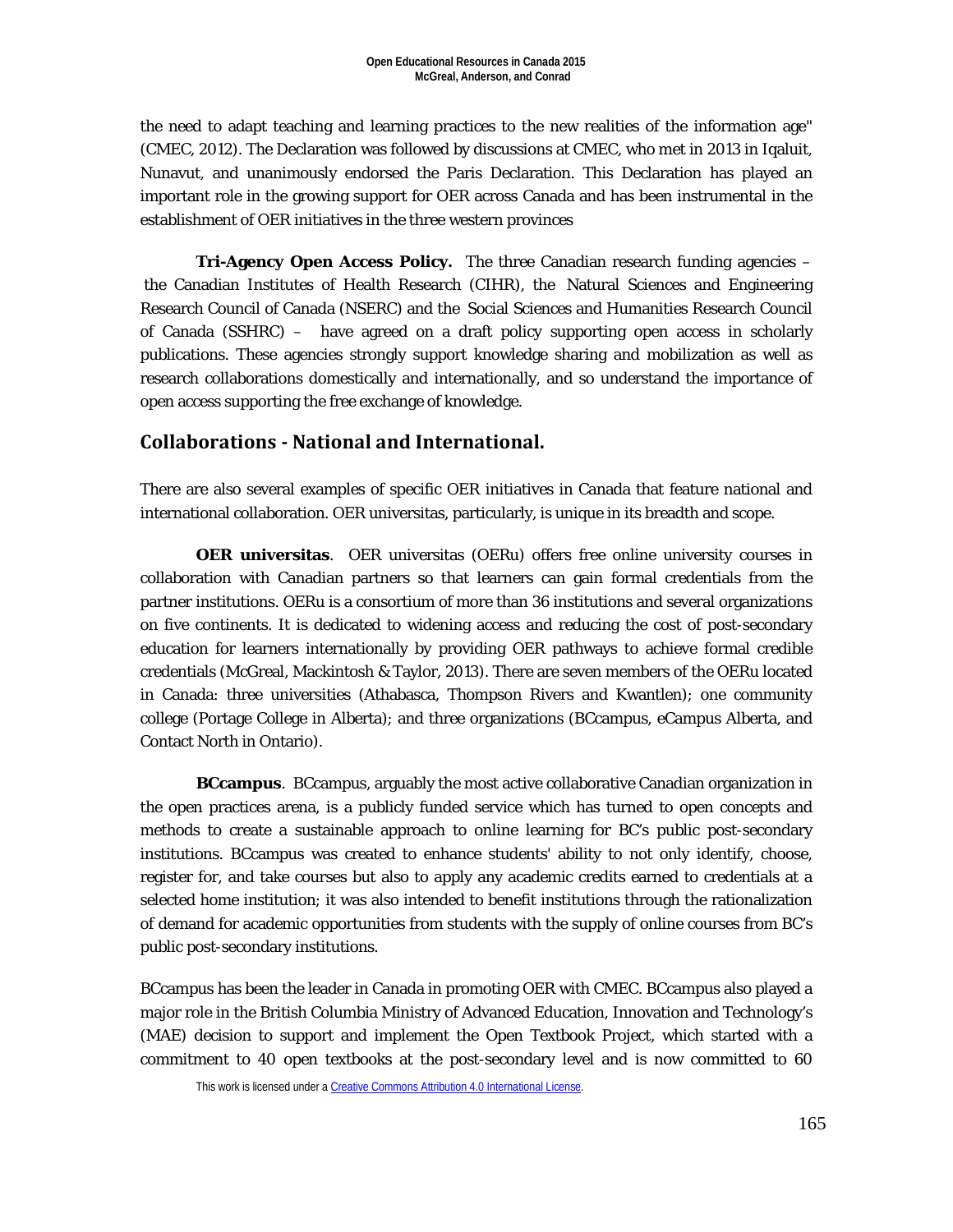(BCcampus, 2014). BCcampus hosted a [working forum on OER](http://open.bccampus.ca/2012/09/23/open-educational-resources-oer-forum-in-vancouver-october-18th/) for senior post-secondary institution representatives in Vancouver in October, 2012 with the objective of developing a common understanding of what OER could mean for BC and building a shared vision of how to develop and use them. The session also studied ways that BC could take advantage of the promise of OER and specifically, open textbooks.

The BCcampus [Shareable Online Learning Resources repository](http://solr.bccampus.ca/wp/) [\(SOL\\*R\)](http://solr.bccampus.ca/wp/) enables the licensing, contribution, and access to free online teaching and learning resources. Specifically, in support of OER, other BCcampus initiatives are underway. This includes the major [Open Textbook Project](http://bccampus.ca/open-textbook-project/) described above. Another initiative is the implementation of an OER initiative around apprenticeships for the trades in partnership with BC's [Industry Training Authority.](http://www.bccampus.ca/files/2013/08/TRADES-TRAINING-GOES-ONLINE-First-E-PPRENTICE-Programs-Announced.pdf) BCcampus is also working with the [North American Network of Science Labs Online](http://bccampus.ca/tag/rwsl/) (NANSLO), building on the success of the [Remote Web-based Science Laboratory](http://bccampus.ca/tag/rwsl/) (RWSL) and open educational science courseware.

#### **Institutional Initiatives**

**Athabasca University.** There has been, and continues to be, significant OER activity at Athabasca University. AU was the first university in Canada to join the [Open Courseware](http://www.ocwconsortium.org/)  [Consortium,](http://www.ocwconsortium.org/) now the Open Education Consortium (OEC), and as of 2014, remains the only Canadian institutional member. The province of Alberta and AU were chosen to host the 2015 OEC Conference which was successfully held in Banff with over 250 delegates from more than 26 countries around the world. AU was also given an OEC ACE Award in 2014 for its highly visible OER research website, the [OER Knowledge Cloud.](http://oerknowledgecloud.org/) AU has also made courses and course modules available on its OEC site.

AU is home to the [Technology Enhanced Knowledge Research Institute \(TEKRI\)\)](https://tekri.athabascau.ca/) and the [UNESCO/COL/ICDE Chair in OER,](http://unescochair.athabascau.ca/) both of which promote research into and the implementation of OER at institutional, national, and international levels. The [OER Knowledge Cloud](https://oerknowledgecloud.org/) was created as a goal of the Chair initiative. The OER Chair is also a member of the board of the [OER](http://wikieducator.org/OERF:Home)  [Foundation,](http://wikieducator.org/OERF:Home) which hosts the OER universitas (OERu).

AU's adoption of open access began with the creation of the scholarly journal, *[International](http://www.irrodl.org/)  [Review of Research in Open and Distributed Learning](http://www.irrodl.org/)* (IRRODL) in 1999 and continued in 2005 with the implementation of [AUSpace,](http://auspace.athabascau.ca/) a DSpace repository of scholarly articles, theses, and other documents produced within the AU community. In addition, Athabasca's [AUPress](http://www.aupress.ca/) was the first open access university press in Canada, starting in 2010, and currently offers over 100 volumes. Other AU open initiatives include participation in workshops and conferences, conducting a mapping of open educational activities with [POERUP](http://www.poerup.org/) [a](http://www.poerup.org/)nd [eMundus](http://wikieducator.org/Emundus/Home) Europrojects, and supporting [GO-GN,](http://oer-unescochair-ounl.ning.com/go-gn) the Global OER Graduate Network.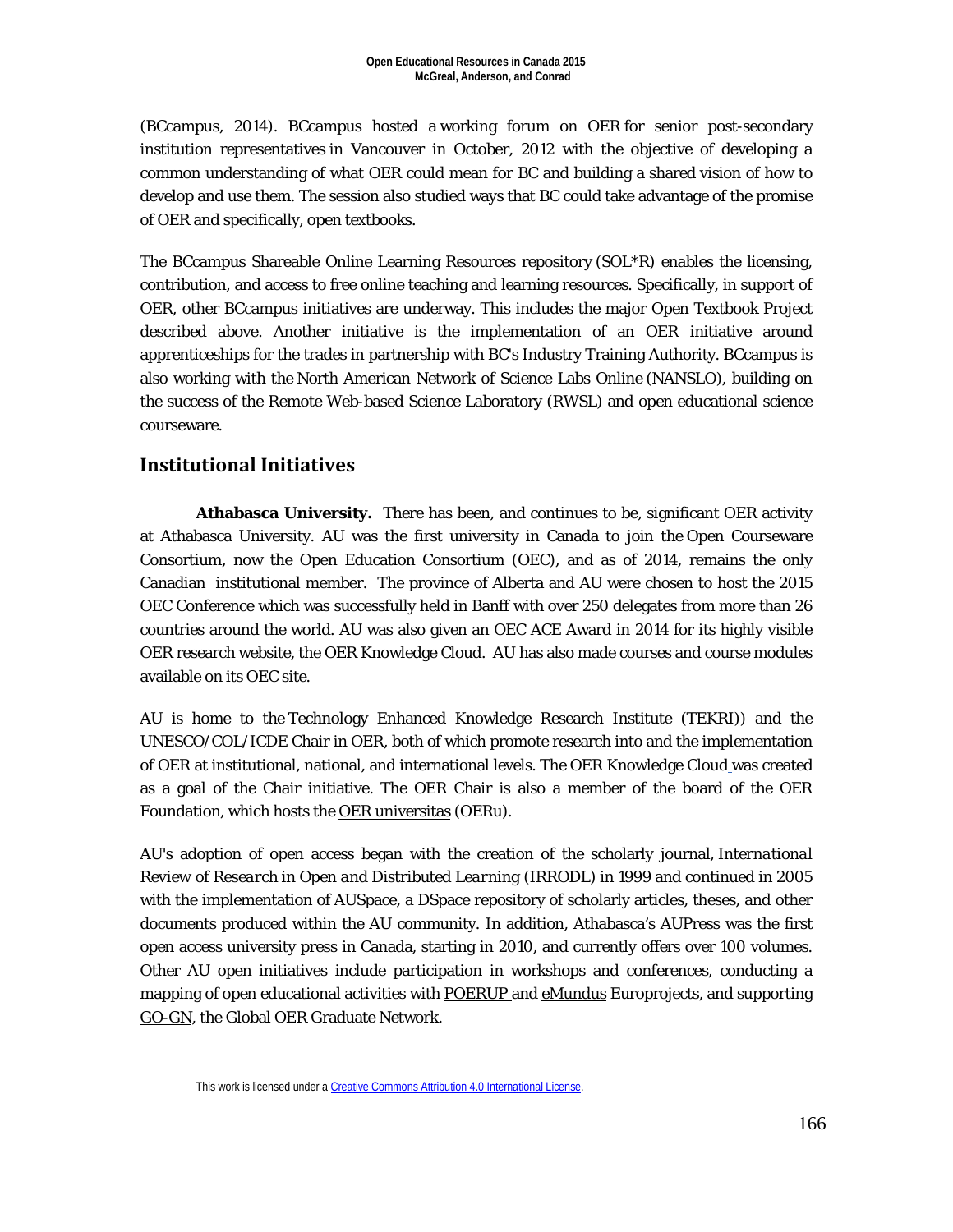**Thompson Rivers University (TRU) Open Learning**. TRU houses the former BC Open University as its distance education wing, called [TRU Open Learning.](http://www.tru.ca/distance.html) It is working with several OERu partner institutions providing [initial prototype courses](http://wikieducator.org/OER_university/Planning/OERu_2012_Prototype) to be released as OER. TRU Open Learning, like AU, has a robust [PLAR system](http://www.tru.ca/distance/plar-ol.html) that includes challenge examinations and transfer of credit, which makes it a key partner for OER initiatives nationally and internationally.

**OCAD University**. The Inclusive Design Research Centre, [a research and development](http://idrc.ocad.ca/index.php/about-the-idrc)  [centre](http://idrc.ocad.ca/index.php/about-the-idrc) at OCAD University in Ontario, consists of an international community of open practice advocates. The learning technologies and products that have been developed and distributed by IDRC are distributed under the [GNU General Public License.](http://www.gnu.org/licenses/gpl.html) This means that the code is open source and requires users to share products with the same liberal licensing that they have acquired it.

A key project, [FLOE](http://floeproject.org/) (Flexible Learning for Open Education), is currently one of the Centre's biggest initiatives. It has received substantial funding from the Hewlett Foundation and the European Commission. FLOE takes advantage of the fact they have a set of curricula that is openly licensed that can be repurposed and reused to make content accessible. This makes FLOE heavily dependent on OER which presents an optimal learning environment to meet the needs of all learners, including those with disabilities. FLOE advances the strengths and values of open education and encourages pedagogical and technical innovation. FLOE also promotes OER for their content portability, ease of updating, internationalization and localization, content reuse and repurposing, and more efficient and effective content discovery. FLOE's work is international and broad; to support adoption in Africa and other areas where mobile devices are more prevalent than Internet access, FLOE creates tools and services for delivery as OER via audio, text messages, and the small screens found on popular cell phones. These same tools and services are intended to support accessibility through inclusive design.

**[Contact North/](http://www.contactnorth.ca/)Contact Nord (CN/CN)**. CN/CN is Ontario's distance education and training network. It works to provide programming from public colleges, universities, and schools with a focus on smaller towns, rural, and remote communities. In 2011, Contact North published ["Open Educational Resources \(OER\) Opportunities for Ontario,](https://oerknowledgecloud.org/?q=content/open-educational-resources-oer-opportunities-ontario)" which is a major position paper on OER which "set(s) out the case for the implementation of an Ontario OER initiative (Contact North, 2011). Contact North has also published an [OER primer as a video series.](http://contactnorth.ca/tips-tools/open-educational-resources/videos)

**Téléuniversité du Québec [\(TÉLUQ\)](http://www.teluq.ca/).** [TÉLUQ](http://www.teluq.ca/) has a policy on the dissemination of educational resources, the *[Politique de gestion de la diffusion des ressources d'enseignement et](http://www.bdeb.qc.ca/fichiers/2013/10/polgrh-amendeca-16avril13-1.pdf)  [d'apprentissage](http://www.bdeb.qc.ca/fichiers/2013/10/polgrh-amendeca-16avril13-1.pdf) (REA).* These policies relate to learning content in general and could include OER, but are also designed for proprietary content. Because TÉLUQ faculty retain the intellectual property of all original material they produce for teaching, institutional policy has limited impact on what professors do with their material. *[The LICEF, Laboratoire en Informatique Cognitive et](http://www.licef.ca/)* 

This work is licensed under [a Creative Commons Attribution 4.0 International License.](http://creativecommons.org/licenses/by/4.0/)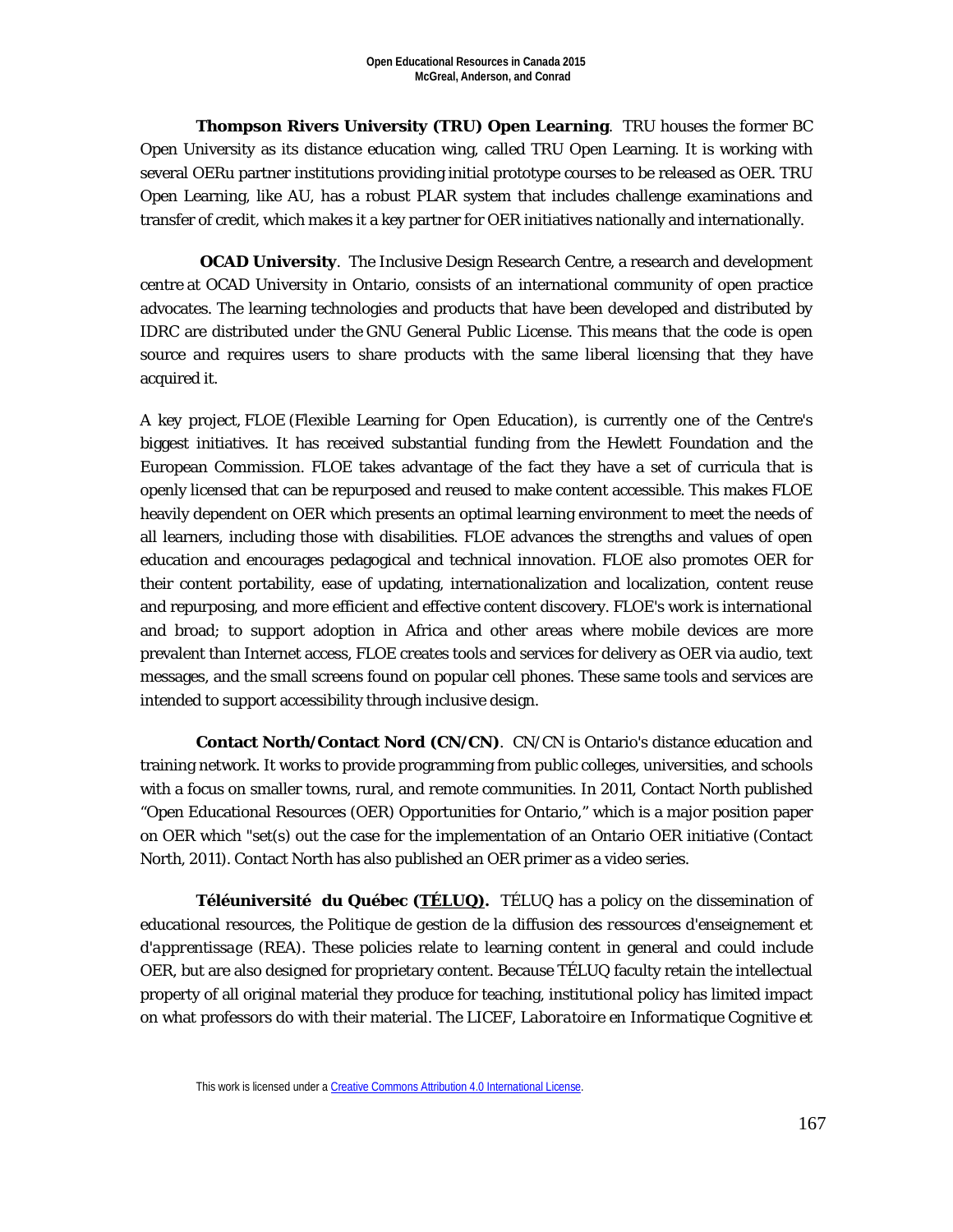*[Environnements de Formation,](http://www.licef.ca/)* is a research centre at TÉLUQ which hosts the *[Banques des](http://www.brer.ca/)  [ressources éeducatives en réseau](http://www.brer.ca/) (brer*), a repository of French language OER.

### **A Movement toward OER Policy**

The most important development in Canada for the open movement to date has been the triprovince [Memorandum of Understanding on Open Educational Resources.](http://www.gov.sk.ca/adx/aspx/adxGetMedia.aspx?mediaId=f3d342c4-ab61-44a4-9f96-71ceb7810a5d&PN=Shared) The three western provinces of Alberta, British Columbia, and Saskatchewan have agreed to cooperate on the development of common OER. This agreement includes cooperation among the provinces in sharing and developing OER; identifying, sharing and encouraging the use of OER; and by using technology, foster an understanding of OER issues. The MOU initiative was led by the British Columbia Ministry of Advanced Education, Innovation and Technology (MAE), and influenced by BCcampus, as described above. The role of each other partner province is outlined below.

Following from the 2012 MOU, the Alberta Ministry of Advanced Education and Innovation announced [an OER initiative,](http://alberta.ca/release.cfm?xID=361759413B5A0-D9D0-0BAB-223D46A8642B6F47) pledging \$2 million for OER development, promotion, and sharing. This program provides publicly funded post-secondary institutions within the province of Alberta with support for the assembly, use, development, implementation, and evaluation of OER to support teaching, learning, and research.

Previously, Alberta, without making direct commitments, had been actively supporting OERrelated initiatives for several years. In 1999, the Campus Alberta Repository of Educational Objects [\(CAREO\)](http://theguide.ntic.org/display_lo.php?oai_id=oai:eureka.ntic.org:4c99175698cbe7.29003580) was funded to promote the sharing of open learning resources within Alberta. Unfortunately, these initiatives were not funded after the initial investment and eventually were closed. Another limited project that is still extant is the [Alberta Core](https://www.albertacore.ca/access/home.do) (Collaborative Online Resource Environment) and the LearnAlberta.Ca site at the K-12 level. These are limited quasiopen initiatives, restricting the openness on some resources to provincial or institutional teachers, students, and parents. The [CanCore Learning Metadata Resource Initiative](http://cancore.athabascau.ca/en/) was yet another early open education initiative in Alberta, which resulted in the creation of metadata implementation standards for learning objects in 2006.

Through its [Access to the Future Program,](http://eae.alberta.ca/post-secondary/funding/supportsinstitutions/aff.aspx) the Alberta Department of Enterprise and Advanced Education has been financially supporting OER initiatives at Athabasca University. These include [a project to promote OERs](http://cldd.athabascau.ca/open-educational-resources/index.php) within the university and search out and identify reusable objects for courses and support for the AU [UNESCO/COL/ICDE Chair in OER,](http://unescochair.athabascau.ca/) who is charged with promoting the use of OER institutionally, provincially, and internationally.

The government of Saskatchewan, as of June 2014, has been working on an OER [open textbook](http://thesheaf.com/2014/03/20/u-of-s-commits-to-open-textbook-program/)  [initiative](http://thesheaf.com/2014/03/20/u-of-s-commits-to-open-textbook-program/) for Saskatchewan's universities and colleges. It has been heavily lobbied by student groups and has been following the initiatives in BC and Alberta closely.

This work is licensed under [a Creative Commons Attribution 4.0 International License.](http://creativecommons.org/licenses/by/4.0/)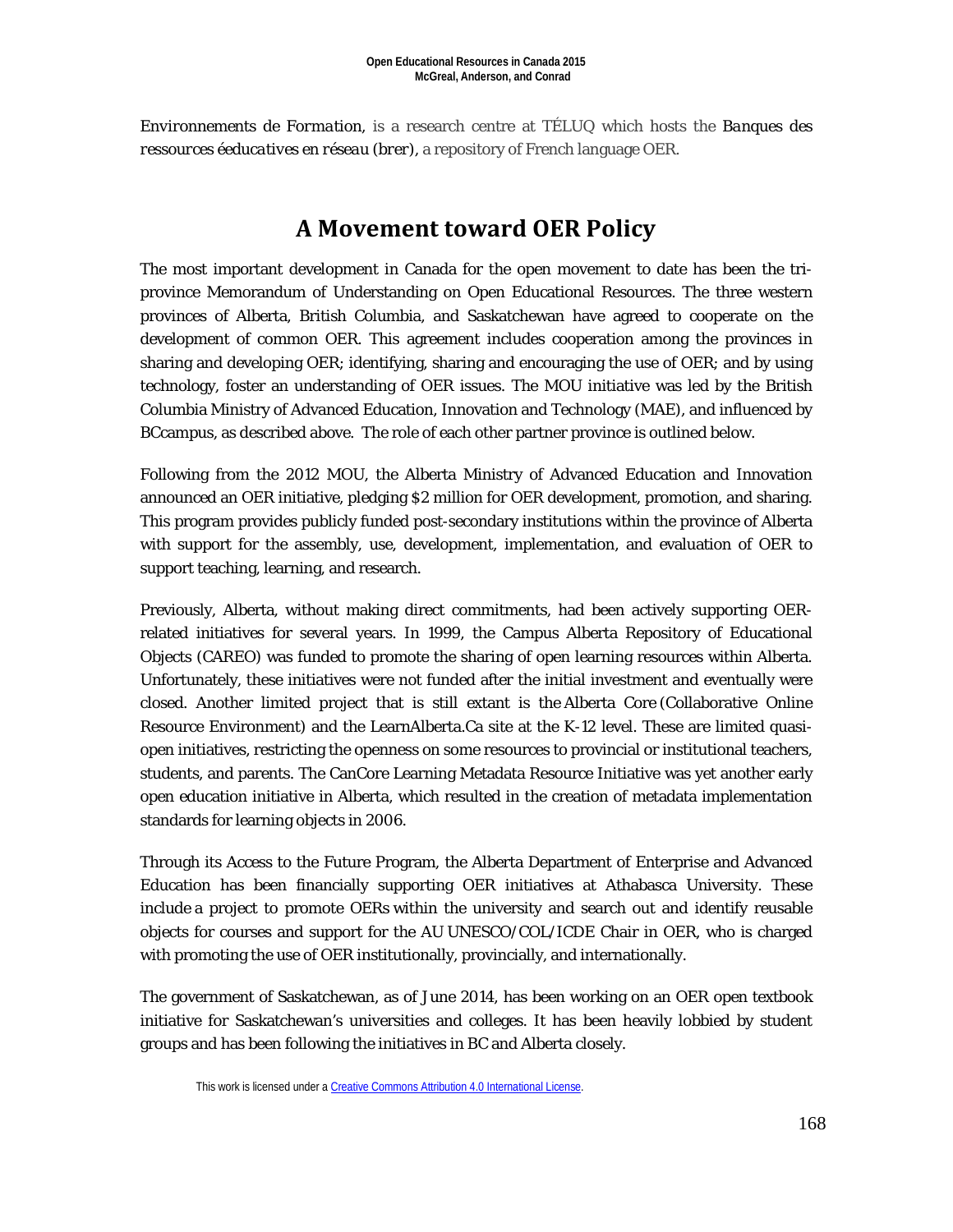### **Ontario and Quebec**

Ontario is Canada's largest province in population with approximately 16 million inhabitants. However, to date there is no evidence that any provincial policy related to open practices is being considered. On the contrary, their recently announced ["Ontario Online,](https://oerknowledgecloud.org/content/ontario-online-0)" a collaborative Centre of Excellence in technology-enabled learning, does not support OER development. Their ["Shared](https://oerknowledgecloud.org/content/ontario-online-0)  [Online Course"](https://oerknowledgecloud.org/content/ontario-online-0) \$8.5 million fund supports restrictively licensed resources rather than open access content.

Quebec, Canada's French-speaking province, has differed from other provincial governments regarding copyright protection in education and so has not been inclined to be supportive of OER initiatives. Quebec, as Canada's only officially unilingual province, has a thriving local Francophone cultural industry, unlike the Anglophone provinces that tend to rely on American cultural imports. The protection of the French language culture in Quebec is a paramount concern, and as such, their government is much more concerned about protecting their publishers and authors than they are about supporting open content for their educational institutions. They officially and legally use the term *[droit d'auteur](http://laws-lois.justice.gc.ca/fra/lois/C-42/)* (author's rights) to translate the term "copyright" rather than the more precise *droit de copie* (copy right). This is more in keeping with the European custom emphasizing the rights of the publishers and authors over the rights of learners and other consumers. *Membres du Comité sur le droit d'auteur de l'Association nationale des éditeurs de livres* (Members of the committee on author's rights (copyright) of the National Association of Book Editors) have been particularly vocal in expressing their opinions in support of strict copyright regulations. And the Quebec government, of all the provincial governments, has been alone in wanting to limit the fair dealing exemption to copyright.

However, perhaps leading to a recommandation by the *[Organisation internationale de la](http://www.francophonie.org/)  [Francophonie](http://www.francophonie.org/)*, whose conference was hosted in February 2013 in Moncton, New Brunswick, Canada, there is renewed interest in Québec in the promotion of *des ressources éducatives libres* (OER). The Ministère de l'Éducation, du Loisir et du Sport du Québec is financing the website *[brer \(banques de ressources éducatives en réseau](http://brer.licef.ca/index.php?option=com_content&view=article&id=34&Itemid=154)*), which hosts French language OER. THOT CURSUS is another Québec organization that has implemented an [OER repository](http://cursus.edu/institutions-formations-ressources/formation/20231/portail-ressources-educatives-libres/) accessible through a website.

## **MOOCs (Massive Open Online Courses)**

MOOCs grew out of the open education movement and, as such, represent an important part of the OER landscape. Yuan and Powell (2013) describe how MOOCs developed out of the open education, open source, open access, open educational resource movements, although there are

This work is licensed under [a Creative Commons Attribution 4.0 International License.](http://creativecommons.org/licenses/by/4.0/)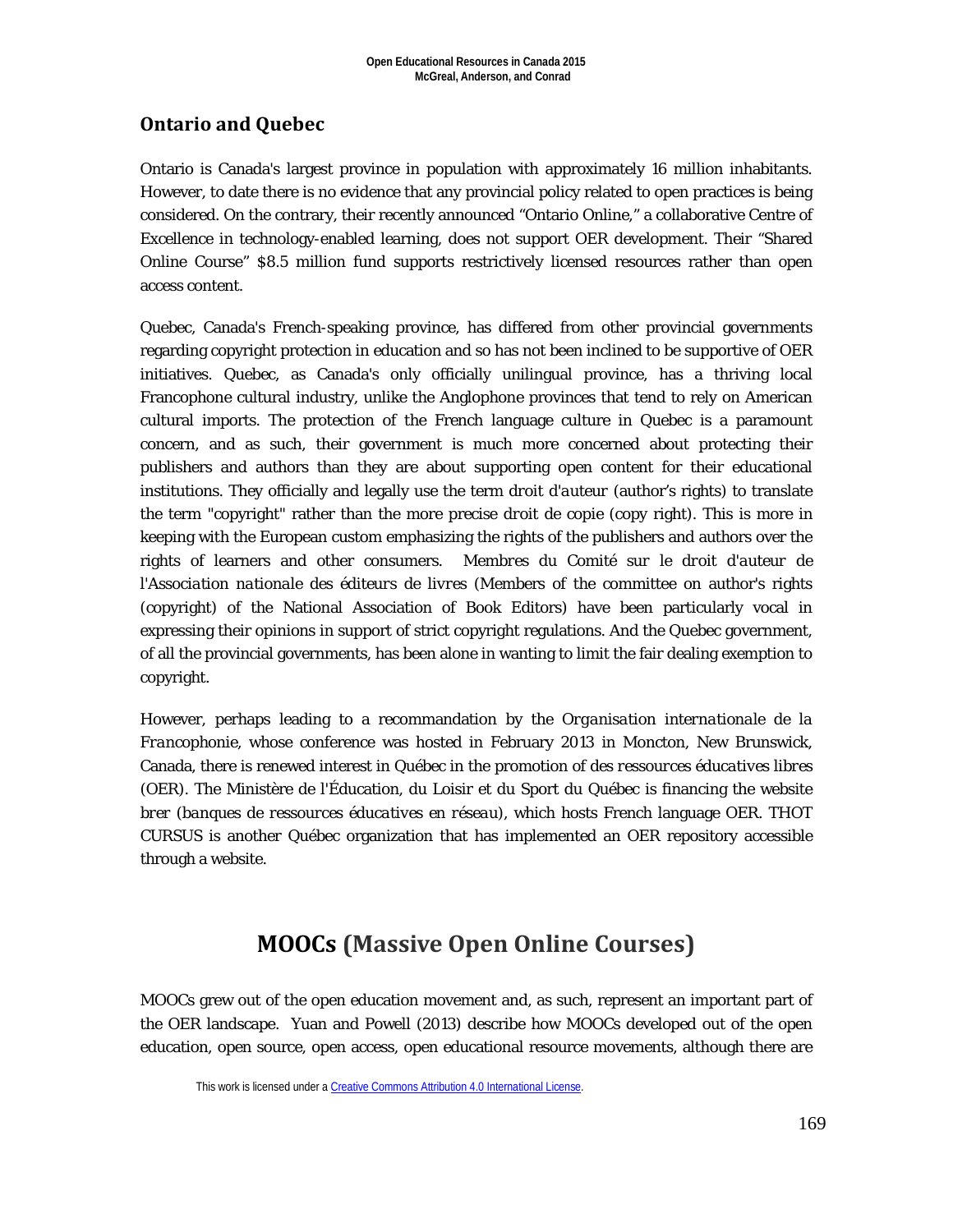also commercial versions of MOOCs now in operation, such as [Udacity](https://www.udacity.com/) and [Coursera.](https://www.coursera.org/) Weller (2014) sees MOOCs (at least the non-commercial ones) "as part of a continuum" that proceeded from open source, to open access to OER, and open practices. MOOCs provide perhaps the clearest case for the argument that openness has been successful.

Despite their 'open heritage' many MOOC suppliers specifically do not open or license the student learning content created or used in the MOOC. This transfer of ownership of copyright material from university or faculty to commercial MOOC suppliers can be a source of friction. Further, the restriction of access to materials results in less optimal re-use or adaptation of MOOC content than wished for by many educators.

### **MOOCs' Canadian Roots**

MOOCs are Canadian in origin. The name dates to an experimental course led by George Siemens at the University of Manitoba and Stephen Downes at the National Research Council in 2008 (Tamburri, 2014). They taught a regular online university credit course, *Connectivism and Connective Knowledge* (Downes & Siemens, 2014) with 25 students; and more than 2,200 additional learners joined the course online. As Siemens reports, this course, delivered in 2008, was the first MOOC, to combine open content with open teaching. This concept was developed from the idea of an open Wiki pioneered by David Wiley at Utah State University and an open session on social media in which international guest experts led discussions, implemented by Alex Couros at the University of Regina (Siemens, 2012).

"The MOOC is open and invitational" (McAuley, Stewart, Siemens, & Cormier, 2010). Anyone can participate and learners determine for themselves the extent of their participation. This decision may be based on personal interest, workplace requirements, academic goals, or other reasons. This level of openness allows many people to participate who may otherwise be unable to access learning.

In 2011, Sebastien Thrun at Stanford University delivered a MOOC on Artificial Intelligence to more than 100, 000 learners. However, this MOOC was more teacher-centric than Siemens and Downes' original connectivist MOOC.

**cMOOCs and xMOOCs.** Downes coined the term cMOOC to describe their original course — the "c" stands for "connectivist." The goal of cMOOCs was to use the Internet to create an extended network of learners who while generating content and reflections learn from one another. David Cormier at the University of Prince Edward Island is continuing this tradition with a pre-university level MOOC, *ExperienceU* or XPU. On the other hand, Downes labelled the new instructivist courses xMOOCs (Downes, 2013). Recent xMOOCs continue to export the "sage on the stage" lecturing model of classroom learning to the online world (now delivered largely by video clips).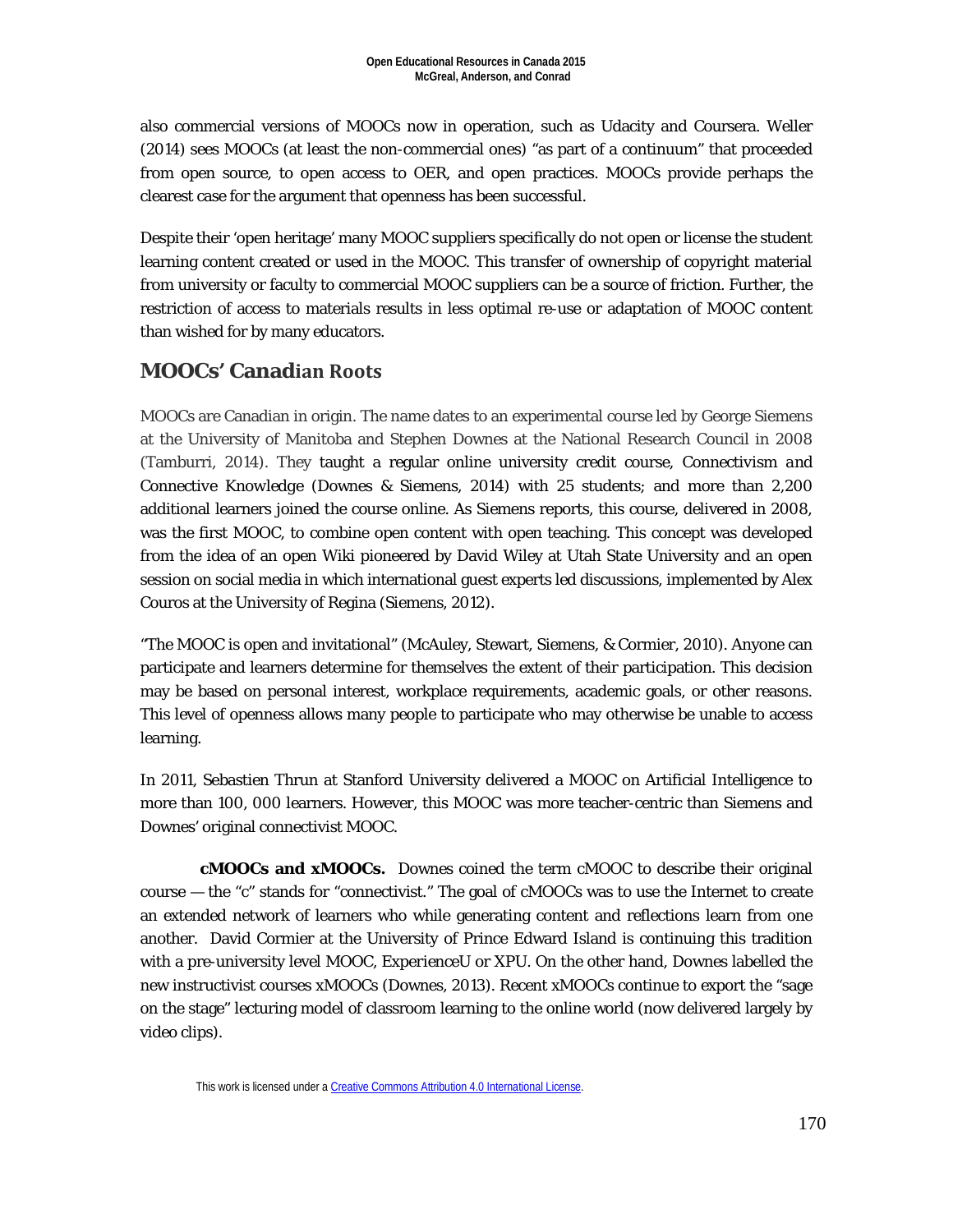xMOOCs have become the predominant form of MOOC delivery in Canada, with more than 320 MOOCs currently being offered by Canadian institutions or individuals. Most of these course are provided by top-tier traditional institutions using the commercial Coursera platform (McMaster University, University of British Columbia, University of Toronto); or the non-profit EdX platform (McGill University, University of Alberta, University of British Columbia, University of Toronto). Others, mainly middle-tier institutions use the openly-licensed CanvasNet platform (Dalhousie University, Royal Roads University, Athabasca University, and the University of Saskatchewan). [Udemy](https://www.udemy.com/) is a for-profit company that hosts a platform for independent instructors, who offer their own MOOCs. To date, there is only one such course delivered from Canada. [Wide](http://wideworlded.org/)  [World Ed](http://wideworlded.org/) is a Canadian grassroots organization that has tried to implement some homegrown Canadian MOOCs "for the public good" with limited success. There are also several self-published MOOCs. (See [https://www.mooc-list.com/countrys/canada\)](https://www.mooc-list.com/countrys/canada)

### **Development of MOOC Culture in Canada**

There are several identifiable bastions of MOOC activity in Canada. As previously noted, Athabasca University faculty were significant contributors to the first MOOC in 2008. Following that, AU faculty members Siemens and McGreal delivered the university's first cMOOC in 2013 on open education. This course could be described as an "embedded" MOOC because it was based on and delivered with a for-credit Master of Education course in AU's Centre for Distance Education. The MOOC learners followed the same course materials, but they were separated from the enrolled students. However, the experiment proved unsuccessful as synergies between the two groups suffered from the separation. In 2015, the AU MOOC, "Learning to Learn Online," was delivered to more than 3,000 learners.

Based in Vancouver, British Columbia, the [Commonwealth of Learning](http://www.col.org/) (COL) is charged with promoting open education throughout the 53 countries of the Commonwealth. In 2013, in collaboration with the [Indian Institute of Technology, Kanpur](http://www.iitk.ac.in/) (IITK), they delivered a MOOC on Mobiles for Development to more than 2,000 learners from 116 countries including many non-Commonwealth countries, for example in Eastern Europe using a modified model of the cMOOC on Sakai's open source platform and developing appropriate OER as YouTube videos (Reporter, 2014). Their [MOOCs for Development Project](http://mooc4dev.org/) has been very successful and the *MOOC on Mobiles for Development* received the Open Education Award 2015 under the category ["open MOOC"](http://www.oeconsortium.org/projects/open-education-awards-for-excellence/2015-winners-of-oe-awards/2015-oe-winners-site-course-categories/)  [from the Open Education Consortium.](http://www.oeconsortium.org/projects/open-education-awards-for-excellence/2015-winners-of-oe-awards/2015-oe-winners-site-course-categories/) Meanwhile, COL announced the launch of a MOOC Platform as a service to developing countries of the Commonwealth. The platform is based on the [mooKIT,](http://mookit.co/) developed by the IIITK, can be used by institutions to deliver MOOCs within a short time (less than an hour) and customize it for immediate launch. The platform comes with a student registration management system (up to 10,000 sign-ups), a full-fledged forum for multiple threads, a module to receive audio via phone (should video streaming become difficult), a learning analytic module, a document repository for reading materials, and a module to produce a variety of tests. Most important is the advanced integration of Twitter and Facebook with this

This work is licensed under [a Creative Commons Attribution 4.0 International License.](http://creativecommons.org/licenses/by/4.0/)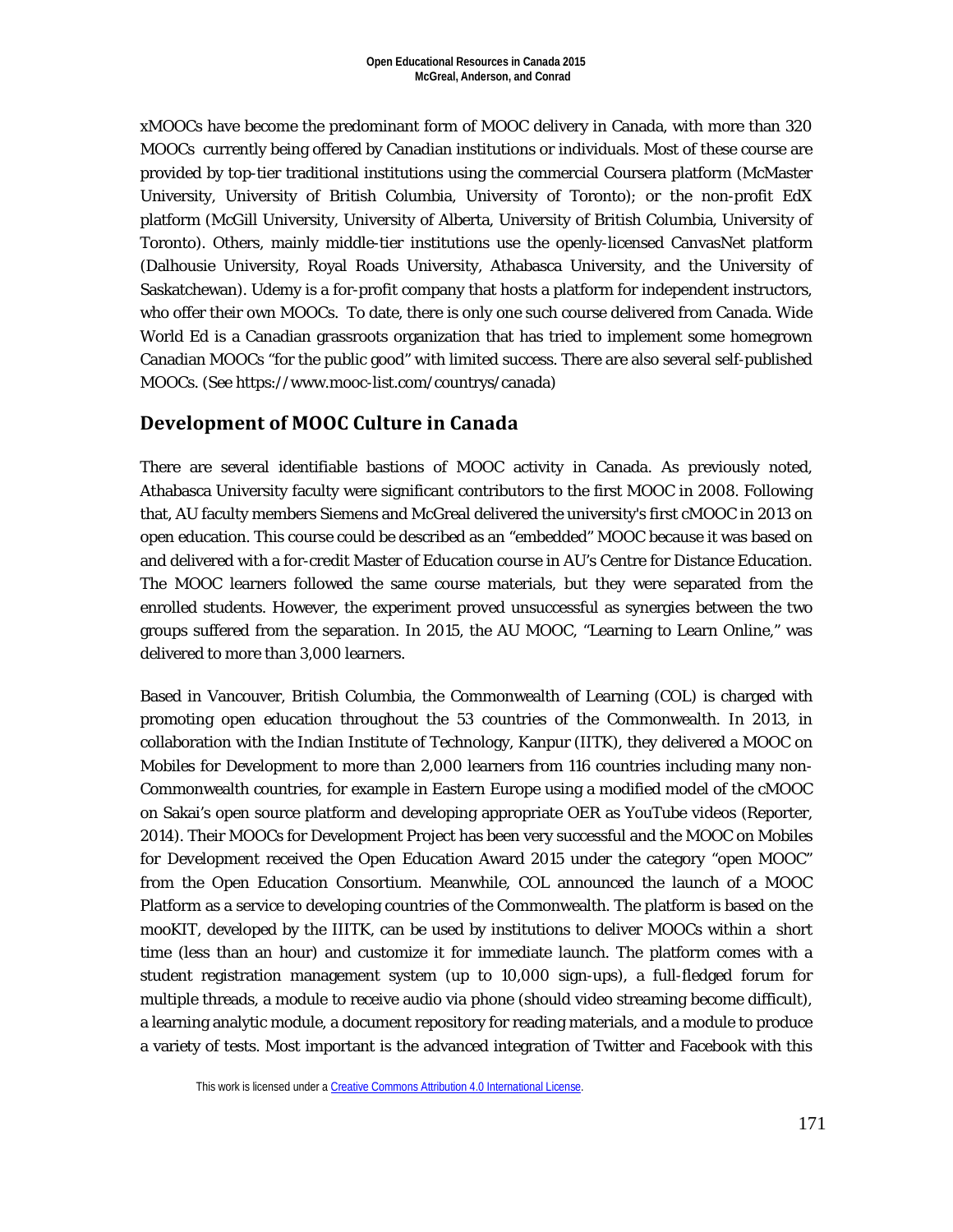platform. Learners can access all the discussions via the Twitter or Facebook accounts and can post their queries/comments directly from these social media spaces (Personal communication, V. Balaji, COL).

Alberta's largest university, The University of Alberta, a bi-modal institution, delivered Canada's first xMOOC, *Dino 101: Dinosaur Paleobiology in 2013.* This offering could also be considered a type of embedded MOOC as it provided two options, a free, non-credit learning experience or a paid, for-credit course.

Access to content on the Internet, either as an OER or otherwise open content, and the emergence of MOOCs as an recent phenomenon, has opened up opportunities for learning for users not just in Canada but internationally. This new type of learning raises the question that is being addressed by the OERu: How can this learning be recognized? Canadian open institutions such as Athabasca University and Thompson Rivers University have a history of assessing and accrediting these informal modes of learning either through portfolios and systems of prior learning assessment or through challenge for credit examinations.

The recognition of prior learning (RPL) or prior learning assessment and recognition (PLAR) represents another facet of openness in that it is another way that students can gain accreditation and credit for learning. Adults can works toward and earn degree credit for their learning from several universities in Canada (e.g. [Athabasca University,](http://priorlearning.athabascau.ca/index.php) [Thompson Rivers University\)](http://www.tru.ca/distance/plar-ol.html) drawing on their non-formal learning (training and participation in workshops), or informal and experiential learning gained from the workplace or other life experiences. Achieving formal credits in this way can reduce the number of courses that a student needs to complete a degree program and also cut times and costs. On the downside, as is also the case with other nods to openness, RPL/PLAR processes are not as yet as widely recognized among traditional institutions.

Challenge for Credit, another way in which some institutions evaluate student learning, can also be considered a form of RPL/PLAR. Challenge for credit consists of a challenge examination or other form of assessment, allowing students an opportunity to demonstrate their proficiency in the subject matter and skills of a specific course without actually taking the course. Credit transfer among Canadian institutions is also becoming more widely accepted, thus promoting virtual mobility.

### **Conclusion**

In this paper we have documented efforts, policies and programs that are designed to address innovation; visibility of adoption by others; and the capacity for potential adaptors to make trial applications of the innovation (Rogers, 2013) in the public post-secondary sector. Specifically, we have focused on the action of governments and institutions to provide incentives for the development and trialing of OER in the form of textbooks and scholarly publications and the

This work is licensed under [a Creative Commons Attribution 4.0 International License.](http://creativecommons.org/licenses/by/4.0/)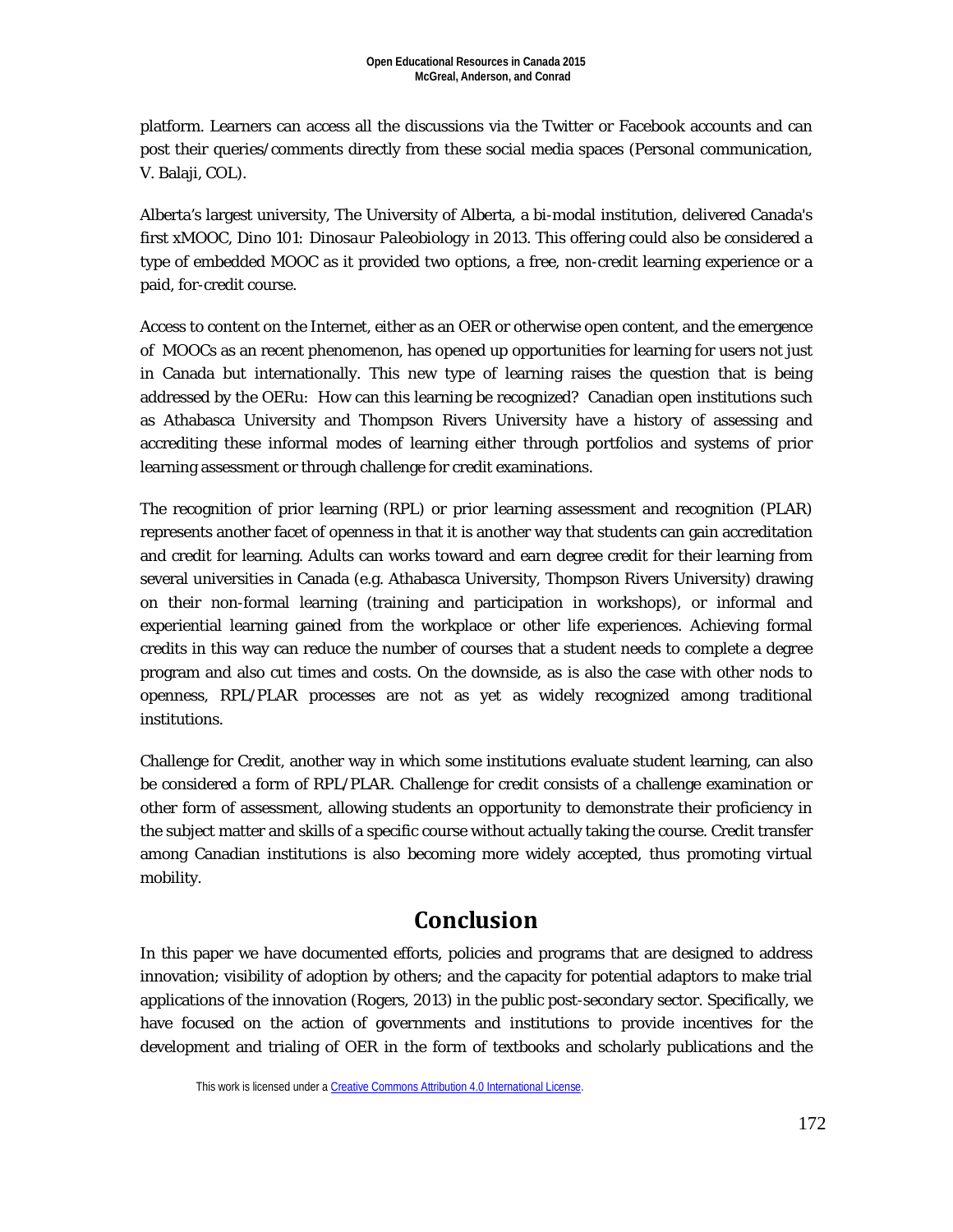development of the open education movement that supports MOOCs.

Efforts by research funding organizations, open scholarly presses, and research databases have been designed to determine and demonstrate relative advantages of open education from both pedagogical and economic perspectives. In large and complex countries with diverse educational institutions, especially in a confederation such as Canada, where, as previously mentioned, each province has total autonomy in education, it is difficult to be aware of many varied practices and policies that are emerging. While other countries can develop national policies, it is possible in Canada to develop trans-Canadian provincial partnerships but these partnerships operate without national government involvement.

The implementation of open education in Canada remains in its early stages. However, the growing interest in MOOCs, the recent OER initiatives, and the inter-provincial partnership MOU in Western Canada could well be harbingers of future cooperative and/or collaborative developments in Canada, placing it on a fast track to national collaborations, policy, and standards in open education.

#### **Acknowledgments**

The authors would like to acknowledge the support of the eMundus project of the Erasmus Mundus and the POERUP programmes of the European Commission.

### **References**

- BCcampus. (2014, February 20). *5 questions with Mary Burgess on our open textbook project and the future of open education*. Retrieved fro[m http://bccampus.ca/2014/02/20/5](http://bccampus.ca/2014/02/20/5-questions-with-mary-burgess-on-our-open-textbook-project-and-the-future-of-open-education/) [questions-with-mary-burgess-on-our-open-textbook-project-and-the-future-of-open](http://bccampus.ca/2014/02/20/5-questions-with-mary-burgess-on-our-open-textbook-project-and-the-future-of-open-education/)[education/](http://bccampus.ca/2014/02/20/5-questions-with-mary-burgess-on-our-open-textbook-project-and-the-future-of-open-education/)
- CANARIE. (n. d.). Canada's ultra-high-speed National Research and Education Network. Retrieved from <http://www.canarie.ca/>
- Contact North. (2011, October). *Open educational resources (OER) opportunities for Ontario*. Retrieved from [https://oerknowledgecloud.org/?q=content/open-educational-resources](https://oerknowledgecloud.org/?q=content/open-educational-resources-oer-opportunities-ontario)[oer-opportunities-ontario](https://oerknowledgecloud.org/?q=content/open-educational-resources-oer-opportunities-ontario)
- D'Antoni, S., Hylén J., Mulder F., & Van Damme D. (2012). *Open educational resources: Analysis of responses to the OECD country questionnaire.* Retrieved from [http://www.oecd](http://www.oecd-ilibrary.org/open-educational-resources_5k990rjhvtlv.pdf?contentType=/ns/WorkingPaper&itemId=/content/workingpaper/5k990rjhvtlv-en&containerItemId=/content/workingpaperseries/)[ilibrary.org/open-educational-](http://www.oecd-ilibrary.org/open-educational-resources_5k990rjhvtlv.pdf?contentType=/ns/WorkingPaper&itemId=/content/workingpaper/5k990rjhvtlv-en&containerItemId=/content/workingpaperseries/)

This work is licensed under [a Creative Commons Attribution 4.0 International License.](http://creativecommons.org/licenses/by/4.0/)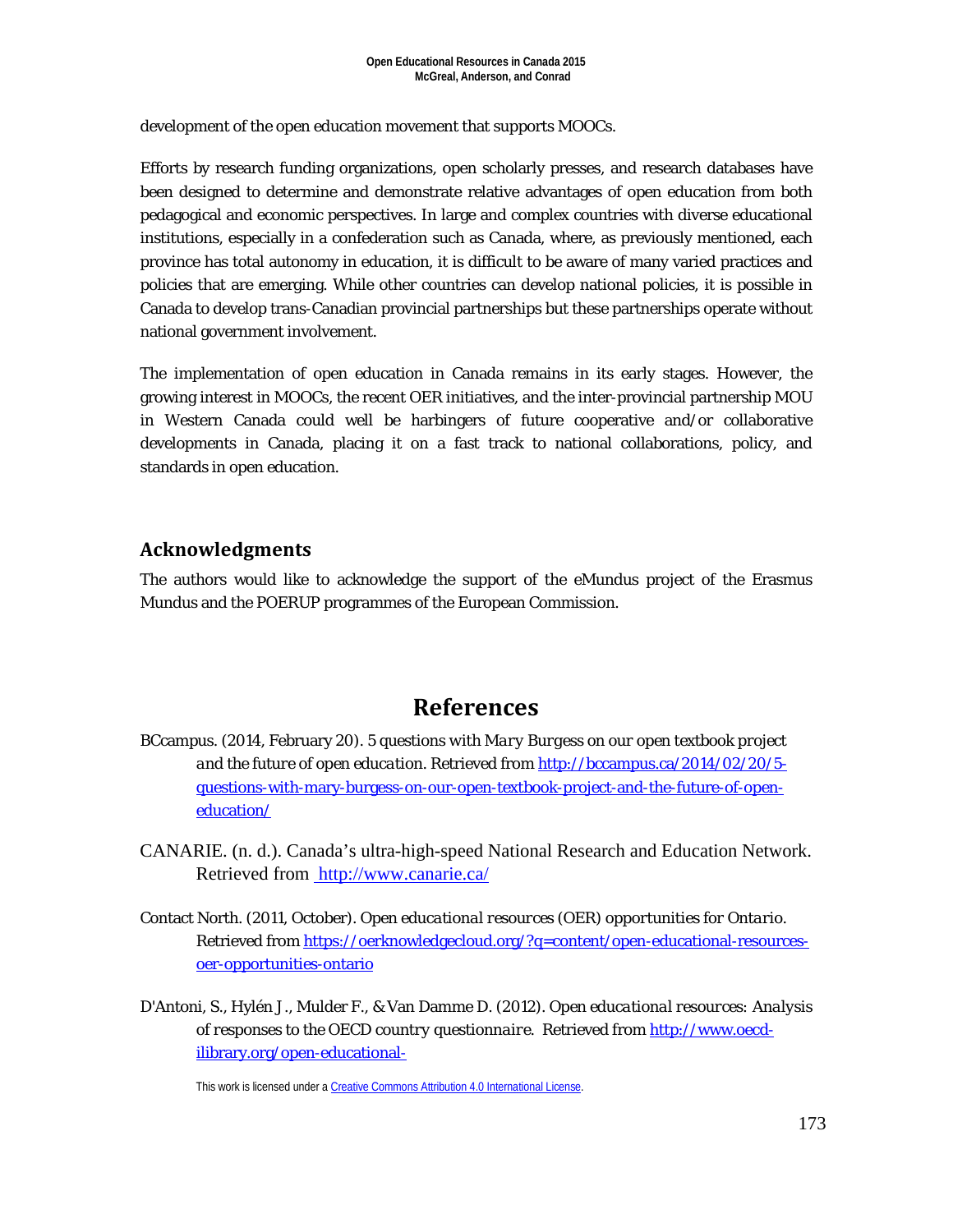[resources\\_5k990rjhvtlv.pdf?contentType=/ns/WorkingPaper&itemId=/content/working](http://www.oecd-ilibrary.org/open-educational-resources_5k990rjhvtlv.pdf?contentType=/ns/WorkingPaper&itemId=/content/workingpaper/5k990rjhvtlv-en&containerItemId=/content/workingpaperseries/) [paper/5k990rjhvtlv-en&containerItemId=/content/workingpaperseries/](http://www.oecd-ilibrary.org/open-educational-resources_5k990rjhvtlv.pdf?contentType=/ns/WorkingPaper&itemId=/content/workingpaper/5k990rjhvtlv-en&containerItemId=/content/workingpaperseries/)

- Dhanarajan, G. and Abeywardena I. S. (2013). Higher education and open educational resources in Asia: An overview. In G. Dhanarajan & Porter D. (Eds.), *Perspectives on open and distance learning: Open Educational Resources: An Asian perspective.* Vancouver: Commonwealth of Learning. Retrieved from <http://www.col.org/resources/publications/Pages/detail.aspx?PID=441>
- Downes, S. and Siemens, G. (2008). Connectivism and connective knowledge. *The Daily Archives*. Retrieved from<http://connect.downes.ca/>
- Downes, S. (2013, April 9). *What the 'x' in 'xMOOC' stands for [Blog]*. Retrieved from <https://plus.google.com/+StephenDownes/posts/LEwaKxL2MaM>
- European Parliament. (2014). On new technologies and open educational resources *A7- 0249/2014.* Retrieved from [http://www.europarl.europa.eu/sides/getDoc.do?type=REPORT&mode=XML&reference](http://www.europarl.europa.eu/sides/getDoc.do?type=REPORT&mode=XML&reference=A7-2014-0249&language=EN#title3)  $=$ A7-2014-0249&language=EN#title3
- Government of Canada. (2015). Open Government. Retrieved from <http://open.canada.ca/en>
- McAuley, A., Stewart, B., Siemens, G., & Cormier, D. (2010). *The MOOC model for digital practice.* Retrieved fro[m http://www.elearnspace.org/Articles/MOOC\\_Final.pdf](http://www.elearnspace.org/Articles/MOOC_Final.pdf)
- McGreal, R., Mackintosh, W., & Taylor, J. (2013). Open educational resources university: An assessment and credit for students initiative. In R. McGreal, W. Kinutha, & S. Marshall (Eds.). *Open Educational Resources: Innovation Research and Practice.* Vancouver: Commonwealth of Learning. Retrieved from [http://www.col.org/PublicationDocuments/pub\\_PS\\_OER-IRP\\_web.pdf](http://www.col.org/PublicationDocuments/pub_PS_OER-IRP_web.pdf.)
- OISE. (n. d.). OISE/UT Open Access Policy Statement. Retrieved from [http://www.oise.utoronto.ca/research/UserFiles/File/OA\\_Policy.pdf](http://www.oise.utoronto.ca/research/UserFiles/File/OA_Policy.pdf)
- Reporter. (2014, January). MOOC on Mobiles for Development. *COL News*. Retrieved fro[mhttp://www.col.org/progServ/programmes/KM/Pages/MOOCM4D.aspx](http://www.col.org/progServ/programmes/KM/Pages/MOOCM4D.aspx)
- Rogers, E. (2003). *Diffusion of innovations*. New York: Free Press.
- Siemens, G. (2012). MOOCs are really a platform. *Elearnspace*. Retrieved from <http://www.elearnspace.org/blog/2012/07/25/moocs-are-really-a-platform/>

This work is licensed under [a Creative Commons Attribution 4.0 International License.](http://creativecommons.org/licenses/by/4.0/)